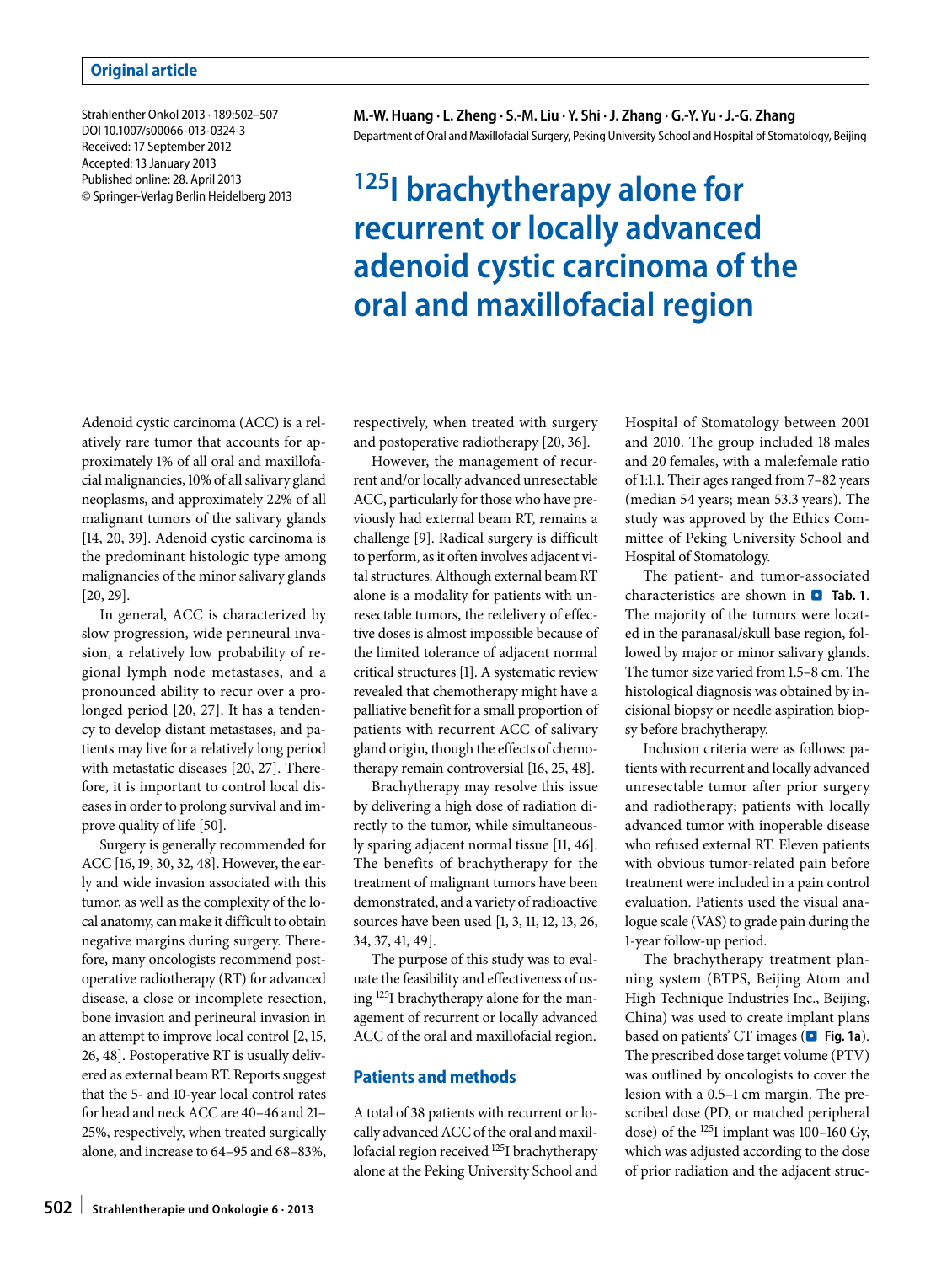**Tab. 1** Patient characteristics

| <b>Characteristics</b>                                                    |           |  |  |  |
|---------------------------------------------------------------------------|-----------|--|--|--|
| Age (years), median (range)                                               | 54 (7–82) |  |  |  |
| Sex (n)                                                                   |           |  |  |  |
| Male                                                                      | 18        |  |  |  |
| Female                                                                    | 20        |  |  |  |
| Tumor site (No. of patients)                                              |           |  |  |  |
| Major salivary glands (pa-<br>rotid, submandibular, sublingual<br>gland)  | 12        |  |  |  |
| Minor salivary glands of oral<br>cavity                                   | 12        |  |  |  |
| Paranasal/skull base region (in-<br>cluding nasal cavity)                 | 14        |  |  |  |
| Tumor size (No. of patients)                                              |           |  |  |  |
| $<$ 3 cm                                                                  | 8         |  |  |  |
| $3-6$ cm                                                                  | 19        |  |  |  |
| $>6$ cm                                                                   | 11        |  |  |  |
| Distant metastasis at first visit<br>(No. of patients)                    | 9         |  |  |  |
| Prior treatment for tumors (No. of patients)                              |           |  |  |  |
| None                                                                      | 9         |  |  |  |
| Surgery                                                                   | 3         |  |  |  |
| Radiotherapy (conventional frac-<br>tionation, 2 Gy/day)                  | 1         |  |  |  |
| Surgery and radiotherapy<br>(conventional fractionation,<br>1.8-2 Gy/day) | 25        |  |  |  |
| Prior surgery times                                                       |           |  |  |  |
| One                                                                       | 15        |  |  |  |
| Two                                                                       | 9         |  |  |  |
| Three or more                                                             | 4         |  |  |  |
| Prior radiotherapy times                                                  |           |  |  |  |
| One                                                                       | 25        |  |  |  |
| Two                                                                       | 1         |  |  |  |
| Prior cumulative radiotherapy dose (No. of<br>patients)                   |           |  |  |  |
| $<$ 60 Gy                                                                 | 7         |  |  |  |
| 60-66 Gy                                                                  | 15        |  |  |  |
| $>66$ Gy                                                                  | 4         |  |  |  |

tures. Generally, for patients who had previously received external RT, the dose was 100–140 Gy, and it was 140–160 Gy for the others. Implantation was performed under CT and/or template guidance according to the plan ([35],  $\Box$  Fig. 1b). A median of 62 125I seeds (model 6711, 4.5 mm long and 0.8 mm in diameter, China Institute of Atomic Energy) was implanted. The seeds had a half-life of 59.4 days and an activity of 18.5–33.3 MBq per seed. The evaluation of post plan was routinely obtained for each patient (**D** Fig. 1c, d). The actuarial  $D_{90}$  (dose delivered to 90% of the target volume) was larger than PD in all pa**Tab. 2** Results from the literature on adenoid cystic carcinoma of the head and neck treated with radiotherapy alone

| Author                                                                    | Year | $\mathsf{n}$ | Overall survival (%) | Local control (%) |
|---------------------------------------------------------------------------|------|--------------|----------------------|-------------------|
|                                                                           |      |              | 5-, 10-year          | 5-, 10-year       |
| Balamucki et al. [4]                                                      | 2011 | 46           | 56, 37               | 55,36             |
| Cowie and Pointon [7]                                                     | 1984 | 41           |                      | $37, -$           |
| Miglianico et al. [31]                                                    | 1987 | 21           | $79. -$              | $66, -$           |
| Mendenhall et al. [30]                                                    | 2004 | 40           | 57,42                | 56,43             |
| $n$ number of patients, $-$ the literature did not provide relevant data. |      |              |                      |                   |

tients and ranged from 109–202 Gy (median 152 Gy; mean 158 Gy). The  $V_{100}$  (the percentage of the target volume receiving at least 100% of the prescription dose) of each patient was more than 95%, and the V150 (the percentage of the target volume receiving at least 150% of the prescription dose) for all cases was less than 50%. The neck was not treated since all patients had clinically negative neck nodes.

Follow-up consisted of routine physical examinations and appropriate imaging examination. A CT or PET-CT scan was undertaken 6 and 12 months after implantation, or as necessary. Patients were typically seen at 2-month intervals for the first year, and at 4-month intervals thereafter. The presence of distant metastases was checked using X-rays, ultrasound, CT or PET-CT. Complications were evaluated according to the Radiation Therapy Oncology Group (RTOG)/European Organization for Research and Treatment of Cancer (EORCT) grading system [8].

SPSS 13.0 for Windows (SPSS Inc., Chicago, IL) was used for data analysis. A two-sided p<0.05 was considered statistically significant. The survival time was calculated from the date of implantation to the final follow-up assessment or the date of death. Local control was defined as a lack of tumor progression either in or adjacent to the implanted volume. The probabilities of local control (LC), and overall survival (OS) were calculated using the Kaplan–Meier productlimit method. The size and site of tumors were analyzed for impact on OS, and on local control with univariate analyses using the classical log-rank test.

# **Results**

# Local control rate

The follow-up period was 12–122 months (median 51 months), and the 2-, 5-, and 10-year complete local tumor control rates were 86.3, 59, and 31.5%, respectively ( $\blacksquare$  Fig. 2). Patients with recurrent disease (n=29) had a 5-year LC rate of 57.3%, while those with primary disease (n=9) had a LC rate of 66.7%. However, this difference was not statistically significant  $(p=0.58)$ .

In general, the tumor site did not significantly influence the LC rate (p=0.92). However, smaller tumors revealed a trend towards better LC (p=0.04). The 5-year LC rates for different sizes, <3, 3–6, and >6 cm, were 71.4, 66.9, and 21.9%, respectively. An ACC that involved the skull base and treated with 125I implantation alone can be seen in **D** Fig. 3.

# Overall survival rate

The 2-, 5-, and 10-year OS rates were 92.1, 65, and 34.1%, respectively (. **Fig. 4**). Tumor site did not significantly influence the OS rate (p=0.95). According to size, patients with tumors greater than 6 cm had a 5-year survival rate of 45.5%, which was significantly lower than that observed for tumors less than 6 cm, which had a 5-year survival rate of 71.5% (p=0.04).

Thirteen patients died during this study. Eleven died as a result of distant metastases, and two died of local brain involvement.

## Distant metastases

Distant metastases were present in 9 patients prior to 125I implantation; 8 patients developed distant metastases after 125I implant. Distant metastases oc-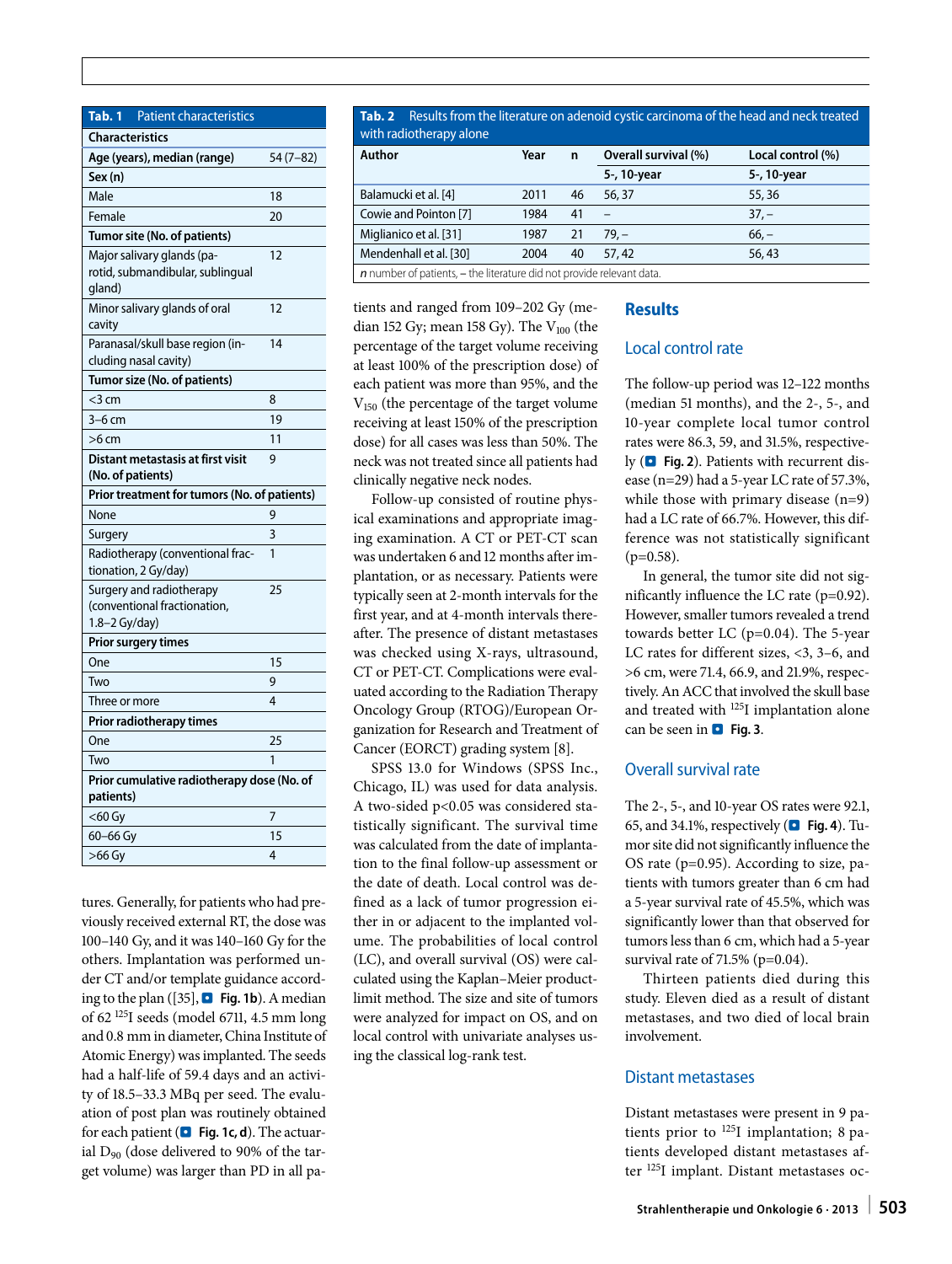## **Original article**

curred between 8 and 60 months (median 28 months, mean 32 months). The lungs were most frequently involved with distant metastases (n=16), followed by the liver (n=2), and bone (n=1).

Only 1 patient with a tumor in the oral cavity developed a neck metastasis 14 months after implantation, and subsequently underwent a neck dissection.

# Pain control

The pain change scaled according the Visual Analogue Scale (VAS) system before and after 125I implant occurred in 7 of the 11 patients between 1 and 8 months after brachytherapy. Pain disappeared in 1 patient who had a tumor in the parotid gland 2 months after implantation; partial or mild improvement in pain occurred in 6 patients 0.25–2 months after implantation; and no obvious changes were observed in 4 patients, all of who had tumors in the oral cavity.

## **Complications**

No severe complications (RTOG grades 3–4) were observed. Five patients with oral cavity tumors experienced temporary mucositis in the irradiated area, which healed without treatment within 2–6 weeks. In all, 19 patients experienced temporary minor side effects (RTOG grades 1 and 2), including mild pain and cutaneous pigmentation.

# **Discussion**

Surgery is generally recommended for resectable ACC [16, 48], and adjuvant external RT is usually administered if there are adverse risk factors, such as close or positive margins, perineural or vascular invasion, lymph node metastases, or if the tumor is in advanced stages [2, 6, 21, 24, 26]. Many oncologists believe that the optimal treatment for patients with adenoid cystic carcinoma is surgery with adjuvant RT [6, 30, 33]. In a study by Mendenhall et al. [30], a significant proportion of patients with incompletely resected disease were cured with RT alone. However, controversy remains regarding the role of RT for the adjuvant treatment of ACC [16, 23, 28], which

# **Abstract · Zusammenfassung**

Strahlenther Onkol 2013 · 189:502–507 DOI 10.1007/s00066-013-0324-3 © Springer-Verlag Berlin Heidelberg 2013

# **M.-W. Huang · L. Zheng · S.-M. Liu · Y. Shi ·J. Zhang · G.-Y. Yu ·J.-G. Zhang 125I brachytherapy alone for recurrent or locally advanced adenoid cystic carcinoma of the oral and maxillofacial region**

### **Abstract**

**Background and purpose.** This retrospective study was to evaluate the local control and survival of <sup>125</sup>l brachytherapy for recurrent and/or locally advanced adenoid cystic carcinoma (ACC) of the oral and maxillofacial region.

**Patients and methods.** A total of 38 patients with recurrent and/or locally advanced ACC of the oral and maxillofacial region received 125I brachytherapy alone from 2001–2010. Twenty-nine were recurrent cases following previous surgery and radiation therapy. The other 9 cases involved primary tumors. Overall, 12 tumors were located in the major salivary glands, 12 in the minor salivary glands, and 14 in the paranasal region, the nasal cavity or the skull base. The prescribed dose was 100–160 Gy.

**Results.** Patients were followed for 12– 122 months (median 51 months). The 2-, 5-, and 10-year local tumor control rates were 86.3, 59, and 31.5%, respectively. The 2-, 5-, and 10-year overall survival rates were 92.1, 65 and 34.1%, respectively. Tumors >6 cm had significantly lower local control and survival rates. No severe complications were observed during follow-up. **Conclusion.** 125I brachytherapy is a feasi-

ble and effective modality for the treatment of locally advanced unresectable or recurrent ACC.

## **Keywords**

Brachytherapy · Adenoid cystic carcinoma · Oral and maxillofacial · Salivary gland neoplasms· Head and neck neoplasms

# **Alleinige 125I Brachytherapie zur Behandlung rezidivierter oder lokal fortgeschrittener adenoid-zystischen Karzinome in Mund-, -Kiefer- und Gesichtsbereich**

### **Zusammenfassung**

**Hintergrund und Ziel.** Diese retrospektive Studie untersucht die lokale Kontrolle und Überlebensrate durch Brachytherapie mit 125I für das rezidivierte und/oder lokal fortgeschrittene adenoid-zystische Karzinom (ACC) der oralen und maxillofazialen Region. **Patienten und Methoden.** Von 2001 bis 2010 wurden 38 Patienten mit rezidiviertem und/oder lokal fortgeschrittenem ACC im Mund, -Kiefer- und Gesichtsbereich durch 125I-Brachytherapie behandelt. Davon handelte es sich in 29 Fällen um Rezidive nach chirurgischer Tumorentfernung und Strahlentherapie. Die übrigen 9 Fälle waren primäre Tumormanifestationen. Bei 12 Patienten war die Tumorlokalisation in den großen Speicheldrüsen, bei weiteren 12 Patienten in den kleinen Speicheldrüsen und bei 14 Patienten in der paranasalen Region, der Nasenhöhle oder der Schädelbasis. Die applizierte Strahlendosis betrug zwischen 100 und 160 Gy. Der Beobachtungszeitraum

lag zwischen 12 und 122 Monaten (Median 51 Monate).

**Ergebnisse.** Bei den lokalen Tumorkontrollen nach 2, 5 und 10 Jahren waren jeweils 86,3%, 59% und 31,5% tumorfrei. Die 2-, 5- und 10-Jahres-Überlebensraten betrugen 92,1%, 65% und 34,1%. Tumoren >6 cm zeigten signifikant niedrigere lokale Tumorfreiheit und niedrigere Überlebensraten. Während des Follow-up-Zeitraums wurden keine schweren Komplikationen beobachtet. **Fazit.** Die 125I-Brachytherapie ist praktikabel, wirksam und stellt eine Modalität in der Behandlung eines lokal fortgeschrittenem inoperablem oder rezidiviertem ACC dar.

#### **Schlüsselwörter**

Brachytherapie · Adenoid-zystisches Karzinom · Oral und maxillofazial · Speicheldrüsenneoplasien · Kopf- und Halsneoplasien

claims that postoperative RT does not have any obvious benefits [23, 28].

Although ACC has been considered relatively radioresistant, external RT has been used alone in patients unfit for surgery or in those with inoperable disease [4, 7, 22, 29, 30, 31, 40, 47]. However, for recurrent and locally advanced ACC following previous surgery and external RT, an effective treatment strategy has not been confirmed to date [9]. Radical surgery is difficult to achieve following previous surgery or if vital tissue is involved. Considering the tolerance limit of normal tissue in areas of re-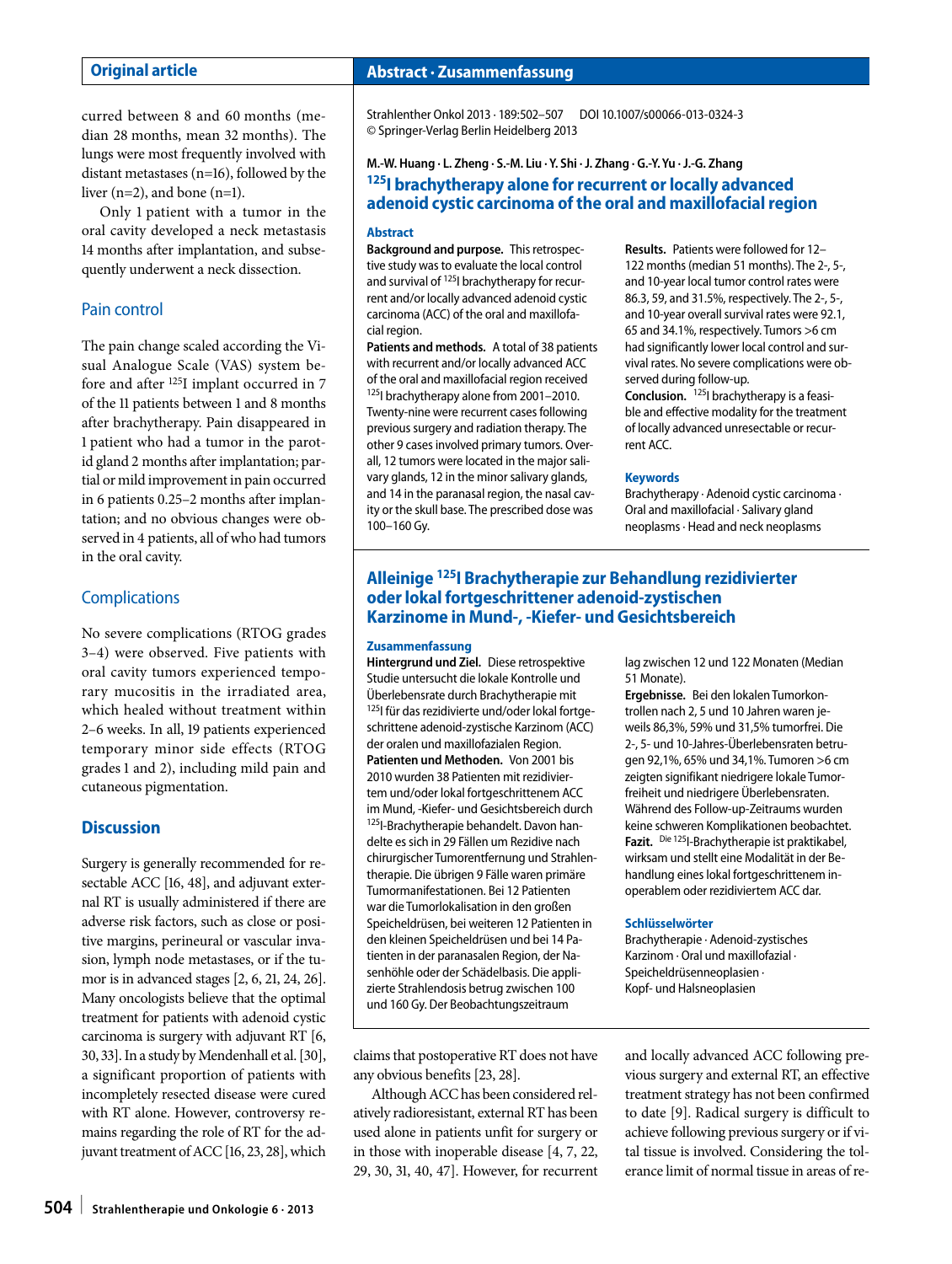

0 40% 60% 80% 100% 120% 140% 160% 180% 200% 220% 240% 260% 280% 300%

Target D100: 4720.3cGy D90: 13200. 0cGy V100: 34.5ml (94.3%) V90: 35. 5ml (97.0%)



20%

**Target** 

40% 30% 20% 10%

**d**

**Fig. 1** ▲ The administration of iodine-125 seeds brachytherapy. **a** The isodose curve in the implant plan from CT scan. **b** The implantation of needles. **c** The isodose curve after seed implantation from CT scan. **d** The dose volume histograms of PTV after seed implantation. The *inner red curve* represents PTV. The *yellow and green curves* are isodose lines of D100 (120 Gy) and D90 (108 Gy), respectively **Fig. 2**  $\triangle$  Local control probability after <sup>125</sup>I brachytherapy

DoseLevel

current disease, the redelivery of external RT can be problematic in previously irradiated fields.

The advantages of brachytherapy are that it is minimally invasive and delivers higher radiation doses to target areas, while at the same time sparing surrounding normal tissue [11, 46]. Many radioisotopes have been used for brachytherapy, including 192Ir,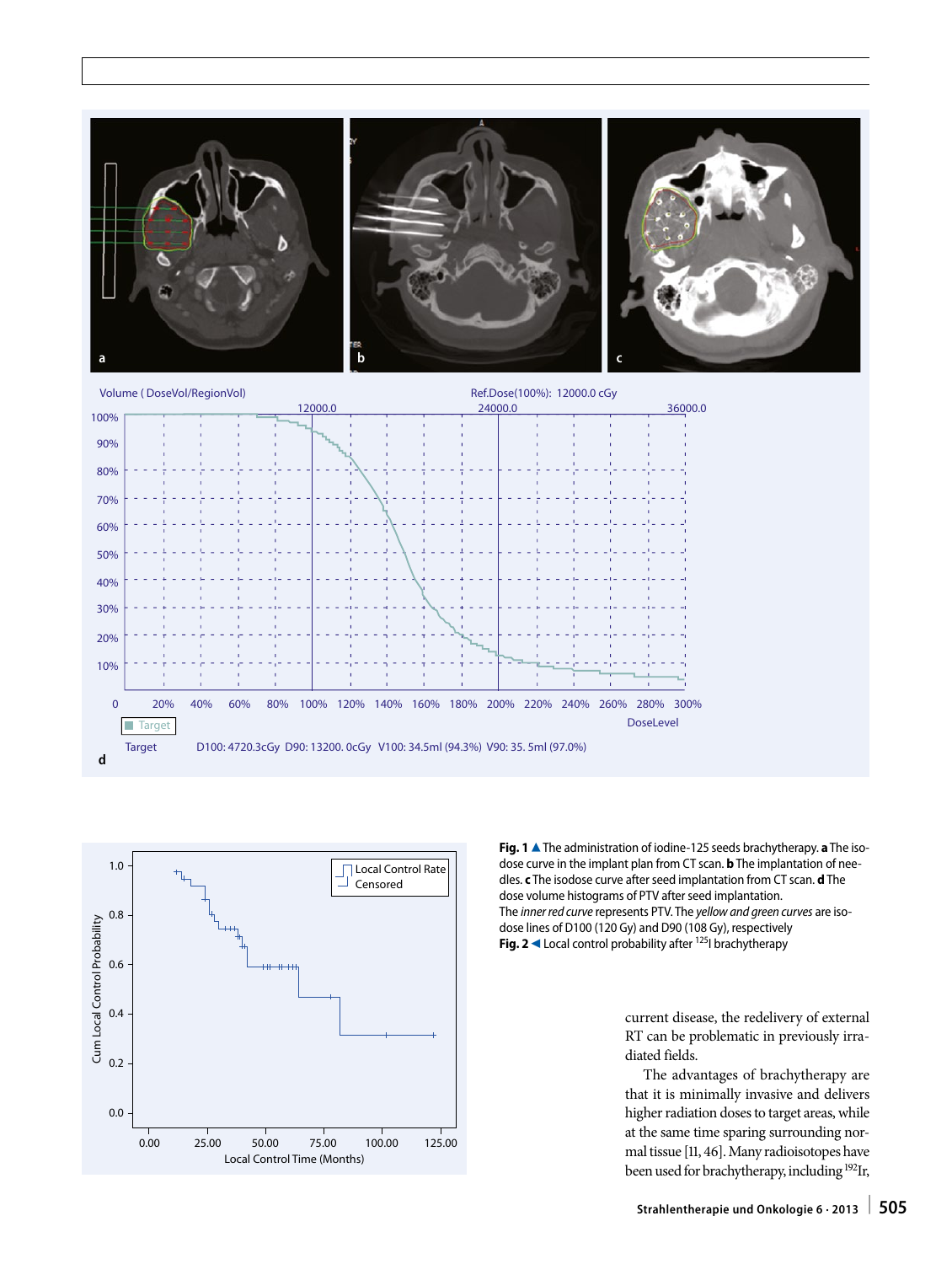# **Original article**



**Fig. 3**9**a** A patient with ACC involving the paranasal area and the skull base. **b** Treated with <sup>125</sup>I implantation alone. **c** Complete tumor regression 6 months later



198Au, and 125I [1, 10, 11, 18, 26, 34, 37, 42, 44, 45]. 192Ir brachytherapy has usually been used as a boost for large tumors, or for afterload brachytherapy [10, 41]. Although Ashamalla et al. [1] reported an average progression-free survival of 52 months in patients with recurrent palatal ACCs treated with 198Au implant brachytherapy, 198Au with its short half-life of 2.7 days has been used more frequently to treat squamous cell carcinomas and other tumors that proliferate rapidly [11, 43]. 125I brachytherapy has increasingly been used for slowly progressive salivary gland malignant tumors, due to its long half-life (59.4 days), low photon energy (27–35 KeV) and to the fact that it can be easily screened, thus, protecting adjacent vital structures and attending staff [11, 51]. Stannard et al. [45] reported a 100% local control rate in 9 patients with malignant salivary gland tumors, with positive or close margins, treated with postoperative 125I brachytherapy. Glaser et al. [11] reported disease-free survival for cases of head and neck cancer (8 of 18 patients were with ACC) of 89 and 53% at 2 and 5 years, respectively, following surgery and 125I implants, which found that  $^{125}$ I implants did not result in any additional complications. Zhang et al. [51] reported a 100% LC rate and no complications (follow-up 50–74 months, median 66 months) in patients with residual parotid malignant tumors post-surgery treated solely with 125I brachytherapy. Jiang et al. [17] treated recurrent head and neck cancer with 125I implants alone and reported a 5-year LC rate of 39%.

As a monotherapy for ACC, external radiotherapy has achieved 5- and 10-year LC rates of approximately 37–66 and 36–43%, respectively [4, 7, 30, 31], and 5- and 10-year OS rates of 56–79 and 37–42%, respectively [4, 7, 30, 31]. Both LC and OS rates from the literature of patients with ACC treated with RT alone can be seen in **D** Tab. 2. In our series, we used 125I implants alone to treat recurrent or locally advanced ACC, and the 5- and 10-year LC rates achieved were 59 and 31.5%, respectively. The 5-year LC rates were 57.3 and 66.7% for recurrent and primary tumors, respectively. The 5 and 10-year OS rates were 65 and 34.1%, respectively. For recurrent tumors, the 5-year overall survival rate was 61.8, and 75% for primary tumors (p=0.19).

Our findings consolidate the opinion that ACC size is an important predictor of treatment response and prognosis, and are consistent with results from other studies [1, 5, 32, 36]. In our series, patients with tumors >6 cm had significantly lower LC and survival rates (p=0.04). A further factor influencing survival is the presence of distant metastases (p<0.05) [38]. Overall, 17 of the 38 patients in our study had distant metastases. The distant metastases rate, and the interval from 125I implantation to the occurrence of metastases observed in our study, is similar to that reported by other studies [5, 23].

In this study, we presented our experience of treating locally advanced or recurrent ACC with 125I implants alone. Considering the stage of the tumors in the series, the LC and OS results are encouraging, and suggest that 125I brachytherapy is a feasible and effective modality for the treatment of unresectable or recurrent ACC after prior surgery and radiotherapy, which seems better than external beam radiation. In addition, patients with tumors >6 cm had significantly lower LC and survival rates. Our study was a short-term retrospective analysis on a limited number of patients, and therefore a larger, prospective, long-term, randomized multicenter study is needed to confirm our findings.